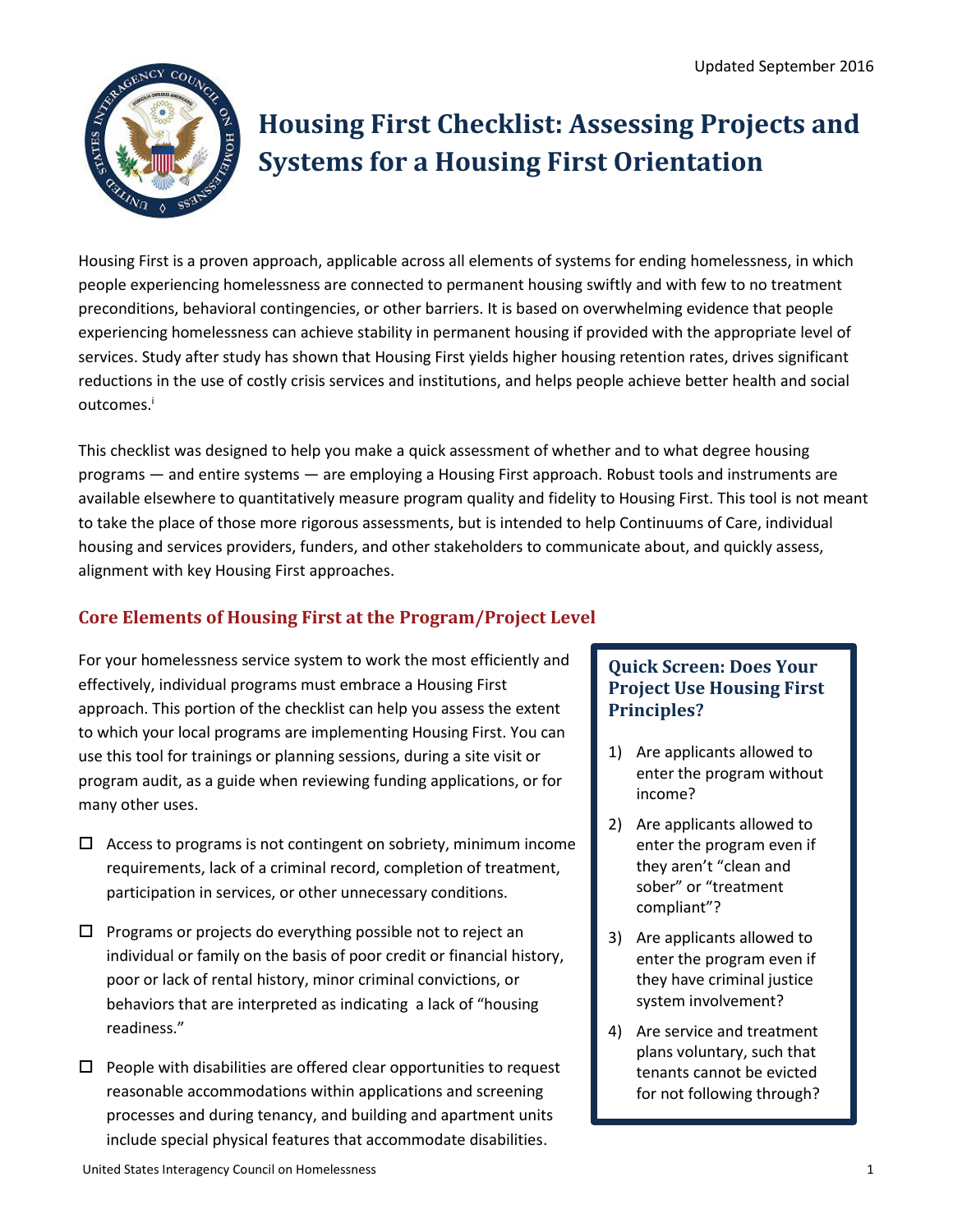- Programs or projects that cannot serve someone work through the coordinated entry process to ensure that those individuals or families have access to housing and services elsewhere.
- $\Box$  Housing and service goals and plans are highly tenant-driven.
- $\square$  Supportive services emphasize engagement and problem-solving over therapeutic goals.
- $\Box$  Participation in services or compliance with service plans are not conditions of tenancy, but are reviewed with tenants and regularly offered as a resource to tenants.
- $\Box$  Services are informed by a harm-reduction philosophy that recognizes that drug and alcohol use and addiction are a part of some tenants' lives. Tenants are engaged in non-judgmental communication regarding drug and alcohol use and are offered education regarding how to avoid risky behaviors and engage in safer practices.
- $\Box$  Substance use in and of itself, without other lease violations, is not considered a reason for eviction.
- $\Box$  Tenants in supportive housing are given reasonable flexibility in paying their share of rent on time and offered special payment arrangements for rent arrears and/or assistance with financial management, including representative payee arrangements.
- $\Box$  Every effort is made to provide a tenant the opportunity to transfer from one housing situation, program, or project to another if a tenancy is in jeopardy. Whenever possible, eviction back into homelessness is avoided.

#### **Core Elements of Housing First at the Community Level**

Housing First should be adopted across your community's entire homelessness response system, including outreach and emergency shelter, short-term interventions like [rapid re-housing,](https://www.usich.gov/solutions/housing/rapid-re-housing) and longer-term interventions like [supportive housing.](https://www.usich.gov/solutions/housing/supportive-housing) You can use this part of the checklist to assess the extent to which your community has adopted a system-wide Housing First orientation, as well as guide further dialogue and progress.

- $\Box$  Your community has a coordinated system that offers a unified, streamlined, and user-friendly communitywide coordinated entry process to quickly assess and match people experiencing homelessness to the most appropriate housing and services, including rapid re-housing, supportive housing, and/or other housing interventions.
- $\Box$  Emergency shelter, street outreach, and other parts of your crisis response system implement and promote low barriers to entry or service and quickly identify people experiencing homelessness, provide access to safety, make service connections, and partner directly with housing providers to rapidly connect individuals and families to permanent housing.
- $\Box$  Outreach and other crisis response teams are coordinated, trained, and have the ability to engage and quickly connect people experiencing homelessness to the local coordinated entry process in order to apply for and obtain permanent housing.
- $\Box$  Your community has a data-driven approach to [prioritizing housing assistance,](http://portal.hud.gov/hudportal/documents/huddoc?id=14-12cpdn.pdf) whether through analysis of the shared community assessment and vulnerability indices, [system performance measures](https://www.hudexchange.info/programs/coc/system-performance-measures/) from the Homeless Management Information System, data on utilization of crisis services, and/or data from other